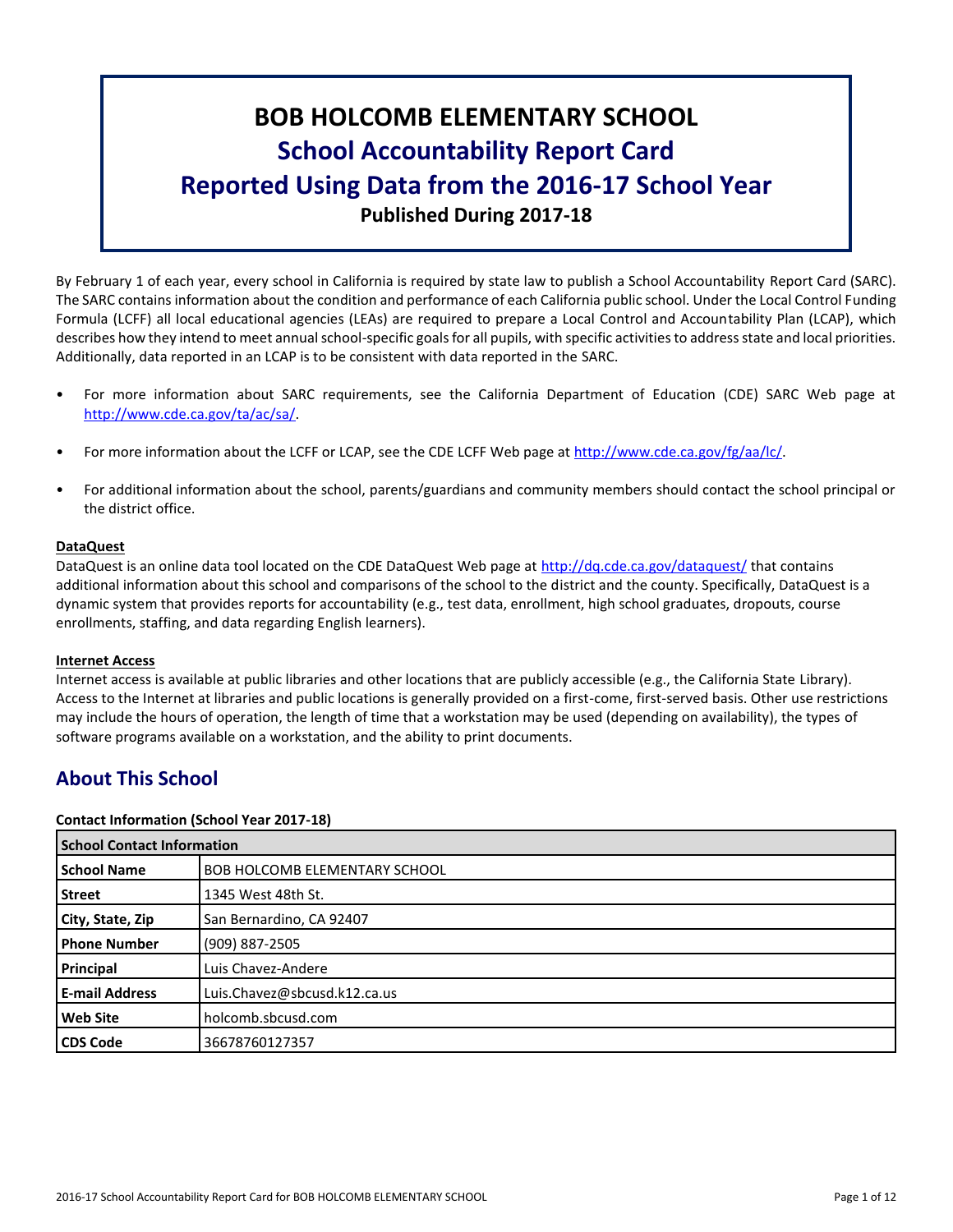| <b>District Contact Information</b> |                                                    |  |  |  |
|-------------------------------------|----------------------------------------------------|--|--|--|
| <b>District Name</b>                | <b>SAN BERNARDINO CITY UNIFIED SCHOOL DISTRICT</b> |  |  |  |
| l Phone Number                      | $(909)$ 381-1110                                   |  |  |  |
| Superintendent                      | Dr. Dale Marsden                                   |  |  |  |
| l E-mail Address                    | dale.marsden@sbcusd.k12.ca.us                      |  |  |  |
| Web Site                            | www.sbcusd.com                                     |  |  |  |

# **School Description and Mission Statement (School Year 2017-18)**

Bob Holcomb Elementary School opened in August of 2013. The school has 28 classrooms, a library, media center, computer lab, multi-purpose room, and an administration office. The facility strongly supports teaching and learning through its ample library, computer labs, classroom and playground space, and a staff resource/work rooms. The school also has professional office space for support staff (i.e., counselor, speech pathologist, psychologist, etc.).

The mission of Bob Holcomb Elementary is to develop internationally minded, socially responsible, independent lifelong learners through a rigorous inquiry based learning environment.

# **Student Enrollment by Grade Level (School Year 2016-17)**

| Grade<br>Level          | <b>Number of</b><br><b>Students</b> |
|-------------------------|-------------------------------------|
| Kindergarten            | 115                                 |
| Grade 1                 | 95                                  |
| Grade 2                 | 71                                  |
| Grade 3                 | 96                                  |
| Grade 4                 | 68                                  |
| Grade 5                 | 78                                  |
| Grade 6                 | 67                                  |
| <b>Total Enrollment</b> | 590                                 |

# **Student Enrollment by Group (School Year 2016-17)**

| <b>Student</b><br>Group                | <b>Percent of</b><br><b>Total Enrollment</b> |
|----------------------------------------|----------------------------------------------|
| <b>Black or African American</b>       | 19                                           |
| American Indian or Alaska Native       | 0.3                                          |
| Asian                                  | 3.6                                          |
| <b>Filipino</b>                        | Ω                                            |
| <b>Hispanic or Latino</b>              | 59.8                                         |
| Native Hawaiian or Pacific Islander    | 0.2                                          |
| White                                  | 7.5                                          |
| <b>Two or More Races</b>               | 2.7                                          |
| <b>Socioeconomically Disadvantaged</b> | 87.5                                         |
| <b>English Learners</b>                | 19.3                                         |
| <b>Students with Disabilities</b>      | 5.8                                          |
| Foster Youth                           | 0.8                                          |

# **A. Conditions of Learning**

# **State Priority: Basic**

The SARC provides the following information relevant to the State priority: Basic (Priority 1):

- Degree to which teachers are appropriately assigned and fully credentialed in the subject area and for the pupils they are teaching;
- Pupils have access to standards-aligned instructional materials; and
- School facilities are maintained in good repair.

## **Teacher Credentials**

|                                                                    |         | <b>District</b> |         |         |
|--------------------------------------------------------------------|---------|-----------------|---------|---------|
| <b>Teachers</b>                                                    | 2015-16 | 2016-17         | 2017-18 | 2017-18 |
| With Full Credential                                               | 21      | 22              | 24      | 2,599   |
| Without Full Credential                                            | 0       |                 |         | 22      |
| Teaching Outside Subject Area of Competence (with full credential) |         |                 |         | 21      |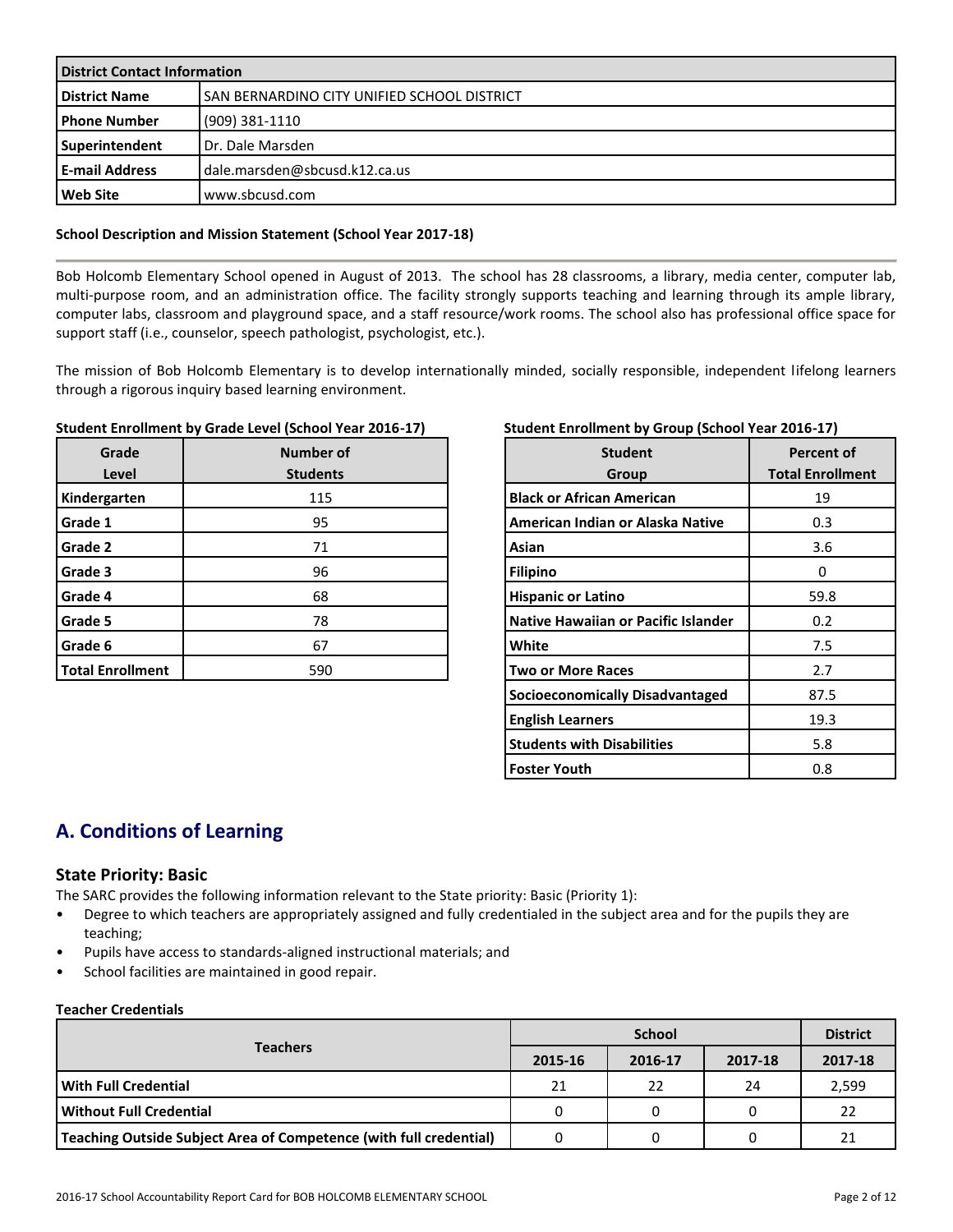## **Teacher Misassignments and Vacant Teacher Positions**

| Indicator                                             | 2015-16 | 2016-17 | 2017-18 |
|-------------------------------------------------------|---------|---------|---------|
| <b>Misassignments of Teachers of English Learners</b> |         |         |         |
| <b>Total Teacher Misassignments *</b>                 |         |         |         |
| l Vacant Teacher Positions                            |         |         |         |

Note: "Misassignments" refers to the number of positions filled by teachers who lack legal authorization to teach that grade level, subject area, student group, etc.

\* Total Teacher Misassignments includes the number of Misassignments of Teachers of English Learners.

## **Quality, Currency, Availability of Textbooks and Instructional Materials (School Year 2017-18)**

# **Year and month in which data were collected:** August 2017

Textbooks adopted by the San Bernardino City Unified School District Board of Education are selected from the State adopted list of materials. These materials are standards-based and are rigorously reviewed by San Bernardino City Unified School District textbook adoption committees to assure that selections will meet the unique needs of all learners, including English language learners, advanced learners, at-risk students and special needs students. Textbooks are usually adopted for an eight-year cycle.

All core curriculum materials are available in English and Spanish. The Board of Education ensures that textbooks are purchased for each student in reading/language arts and mathematics in grades TK-6 to use in class, at home, and after school. For science and history/social studies classroom materials, big books have been purchased for K-2 with a textbook purchased for each student in grades 3-6 to use in class, at home, and after school. English Language Development (ELD) materials are standards-aligned and are purchased for each student who is identified as an English learner. An inventory is completed for each classroom at every school site and is reported to the District Office to ensure that sufficient materials are available for the new school year. This inventory is completed in March/April of each year to prepare for the following school year.

In addition to core curriculum materials, the district has purchased supplementary materials for use in the district's elementary music program. District music specialists primarily use these materials. Participation in the district's music program is voluntary and open to students in grades four through six. Sufficient instructional materials are available for all students electing to participate in this music program.

| <b>Subject</b>                    | Textbooks and Instructional Materials/<br><b>Year of Adoption</b>                      | From<br><b>Most Recent</b><br><b>Adoption?</b> | <b>Percent of Students</b><br><b>Lacking Own</b><br><b>Assigned Copy</b> |
|-----------------------------------|----------------------------------------------------------------------------------------|------------------------------------------------|--------------------------------------------------------------------------|
| <b>Reading/Language Arts</b>      | Grade TK: Houghton Mifflin Harcourt: Big Day (2016)                                    | Yes                                            | 0                                                                        |
|                                   | Grades K-6: McGraw-Hill School Education: Reading<br>Wonders/Lectura Maravillas (2016) |                                                |                                                                          |
| <b>Mathematics</b>                | Grade TK: Houghton Mifflin Harcourt: Big Day (2016)                                    | Yes                                            | $\Omega$                                                                 |
|                                   | Grades K-6: Pearson Scott Foresman: enVision Math<br>(2015)                            |                                                |                                                                          |
| <b>Science</b>                    | Grade TK: Houghton Mifflin Harcourt: Big Day (2016)                                    | Yes                                            | 0                                                                        |
|                                   | Grades K-6: Pearson Scott Foresman: California<br>Science (2007)                       |                                                |                                                                          |
| <b>History-Social Science</b>     | Grade TK: Houghton Mifflin Harcourt: Big Day (2016)                                    | Yes                                            | $\Omega$                                                                 |
|                                   | Grades K & 6: Houghton Mifflin: Social Science<br>(2006)                               |                                                |                                                                          |
|                                   | Grades 1-5: MacMillan/McGraw-Hill: California Vista<br>(2006)                          |                                                |                                                                          |
| <b>Visual and Performing Arts</b> | McGraw-Hill: Share the Music (1995)                                                    | Yes                                            | $\Omega$                                                                 |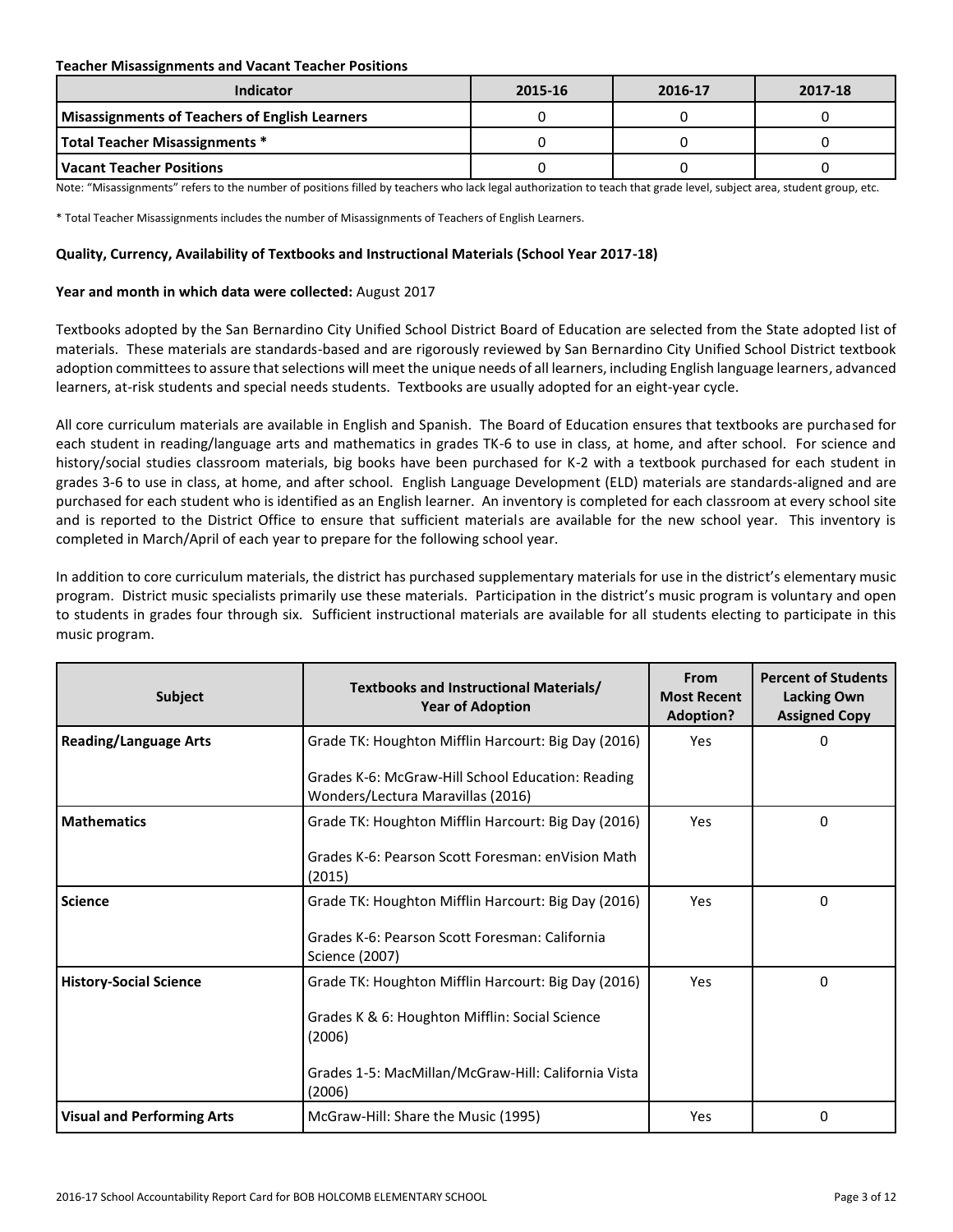## General

Bob Holcomb Elementary School opened in August of 2013. The school has 28 classrooms, a library, media center, computer lab, multi-purpose room, and an administration office. The facility strongly supports teaching and learning through its ample library, computer labs, classroom and playground space, and a staff resource/work rooms. The school also has professional office space for support staff (i.e., counselor, speech pathologist, psychologist, etc.).

The district takes great effort to ensure that all schools are clean, safe, and functional. To assist in this effort, the district's Mobile Maintenance Teams use the Facility Inspection Tool (FIT), a survey instrument developed by the State of California Office of Public School Construction (OPSC). Results of this survey are available from the district's Maintenance and Operations Department. The most recent inspection took place on 3/17/2017. Below is more specific infor-mation on the condition of the school and the efforts made to ensure that students are provided with an appropri-ate learning environment.

# Safety

To ensure student safety before, during and after the school day, rec aides, teachers, and administrators supervise the school grounds including the cafeteria, quad area, and athletic fields. Signs are posted throughout the campus to indicate all visitors must report to and register in the administration office. All staff and visitors wear appropriate identifying badges.

# Maintenance and Repair

Safety concerns are the number one priority of Maintenance and Operations. The District's Mobile Maintenance Teams are proactive and conduct inspections to keep school sites in "good repair" on a continual basis. Also, the district staff at each site reports safety issues as they arise. Maintenance and Operations make necessary repairs to ensure that all schools are clean, safe, and functional. A work order process is used to ensure ef-ficient service and emergency repairs are given the highest priority and work orders are completed in a timely manner.

# Cleaning Process and Schedule

The district's Maintenance and Operations department works with the site principal or designee to develop cleaning runs for the site custodian(s). The site principal/designee then works with the site custodian(s) to ensure proper implementation of the cleaning runs to maintain a safe and clean school.

# School Facility Improvements

Each year the district uses state and local funds to maintain and improve school sites. Planned improvements for this school for the 2017-18 school year are listed below.

## Seal coat entire site

School Facility Good Repair Status (Most Recent Year) Results of this site's most recent survey are included below, and any associated repairs were completed by the end of April 2017.

# **School Facility Good Repair Status (Most Recent Year)**

Using the **most recently collected** FIT data (or equivalent), provide the following:

- Determination of repair status for systems listed
- Description of any needed maintenance to ensure good repair
- The year and month in which the data were collected
- The overall rating

| <b>School Facility Good Repair Status (Most Recent Year)</b><br>Year and month of the most recent FIT report: 3/17/2017 |                      |      |      |                                |  |  |  |
|-------------------------------------------------------------------------------------------------------------------------|----------------------|------|------|--------------------------------|--|--|--|
| <b>System Inspected</b>                                                                                                 | <b>Repair Status</b> |      |      | <b>Repair Needed and</b>       |  |  |  |
|                                                                                                                         | Good                 | Fair | Poor | <b>Action Taken or Planned</b> |  |  |  |
| Systems: Gas Leaks, Mechanical/HVAC,<br>Sewer                                                                           | Χ                    |      |      |                                |  |  |  |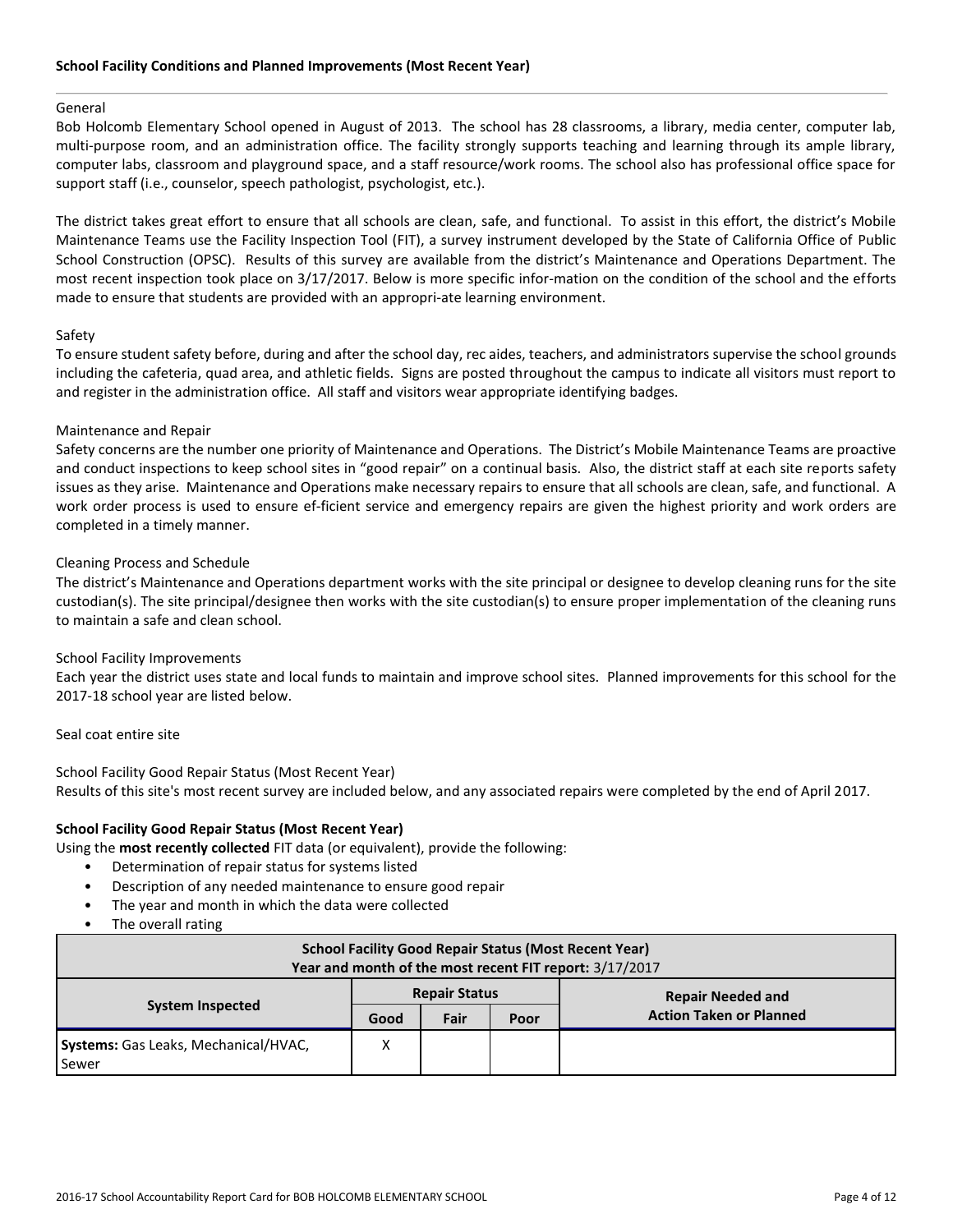| <b>School Facility Good Repair Status (Most Recent Year)</b><br>Year and month of the most recent FIT report: 3/17/2017 |                    |                      |   |                                                                                                                                                                                                                                                                                                                                                                                                                                                  |  |  |  |
|-------------------------------------------------------------------------------------------------------------------------|--------------------|----------------------|---|--------------------------------------------------------------------------------------------------------------------------------------------------------------------------------------------------------------------------------------------------------------------------------------------------------------------------------------------------------------------------------------------------------------------------------------------------|--|--|--|
|                                                                                                                         |                    | <b>Repair Status</b> |   | <b>Repair Needed and</b>                                                                                                                                                                                                                                                                                                                                                                                                                         |  |  |  |
| <b>System Inspected</b>                                                                                                 | Good               | Fair<br>Poor         |   | <b>Action Taken or Planned</b>                                                                                                                                                                                                                                                                                                                                                                                                                   |  |  |  |
| <b>Interior: Interior Surfaces</b>                                                                                      | Χ                  |                      |   | B-106; Patch & paint wall on both sides of the fire<br>extinguisher (Remedied)<br>B-107; Data cable taped to floor (Remedied)<br>B-204; Data cable strung across the floor<br>(Remedied)<br>B-208; Data cable strung across floor. (Remedied)<br>D-1; Carpet snagged in center of room (Remedied)<br>D-6; Two lights out (Remedied); Carpet stain<br>(Remedied)<br>Library; Four lights out (Remedied)                                           |  |  |  |
| Cleanliness: Overall Cleanliness, Pest/<br>Vermin Infestation                                                           | X                  |                      |   |                                                                                                                                                                                                                                                                                                                                                                                                                                                  |  |  |  |
| <b>Electrical: Electrical</b>                                                                                           |                    |                      | X | B-103; Electrical panel blocked (Site) (Remedied)<br>B-108; Electrical panel covered (Remedied)<br>B-203; Electrical panel blocked (Remedied)<br>B-207; Electrical panel covered (Remedied)                                                                                                                                                                                                                                                      |  |  |  |
| Restrooms/Fountains: Restrooms, Sinks/<br>Fountains                                                                     |                    | X                    |   | B-Wing West Stairwell; Downstairs boys r/r replace<br>soap dispenser (Remedied)<br>C-1; Light in staff r/r out (Remedied); Mat outside<br>of north door won't let it close (Remedied)<br>D-Wing r/r's; Secure faucet in boys r/r (Remedied);<br>Toilet plugged in girls r/r (Remedied); Replace kick<br>down tips on boys r/r door and on girls r/r door<br>(Remedied)<br>East stairwell b-wing; Downstairs girl's r/r replace<br>soap dispenser |  |  |  |
| Safety: Fire Safety, Hazardous Materials                                                                                | Χ                  |                      |   |                                                                                                                                                                                                                                                                                                                                                                                                                                                  |  |  |  |
| <b>Structural: Structural Damage, Roofs</b>                                                                             | $\pmb{\mathsf{X}}$ |                      |   |                                                                                                                                                                                                                                                                                                                                                                                                                                                  |  |  |  |
| External: Playground/School Grounds,<br>Windows/Doors/Gates/Fences                                                      | Χ                  |                      |   | B-205; Mat outside of the door won't let the door<br>close (Remedied)<br>C-Wing Exterior; Secure strike plate on gate<br>(Remedied); Replace nut and washer missing from<br>gate mounting plate (Remedied)                                                                                                                                                                                                                                       |  |  |  |

# **Overall Facility Rating (Most Recent Year)**

| Year and month of the most recent FIT report: 3/17/2017 |                   |  |      |      |  |  |  |
|---------------------------------------------------------|-------------------|--|------|------|--|--|--|
|                                                         | Good<br>Exemplary |  | Fair | Poor |  |  |  |
| <b>Overall Rating</b>                                   |                   |  |      |      |  |  |  |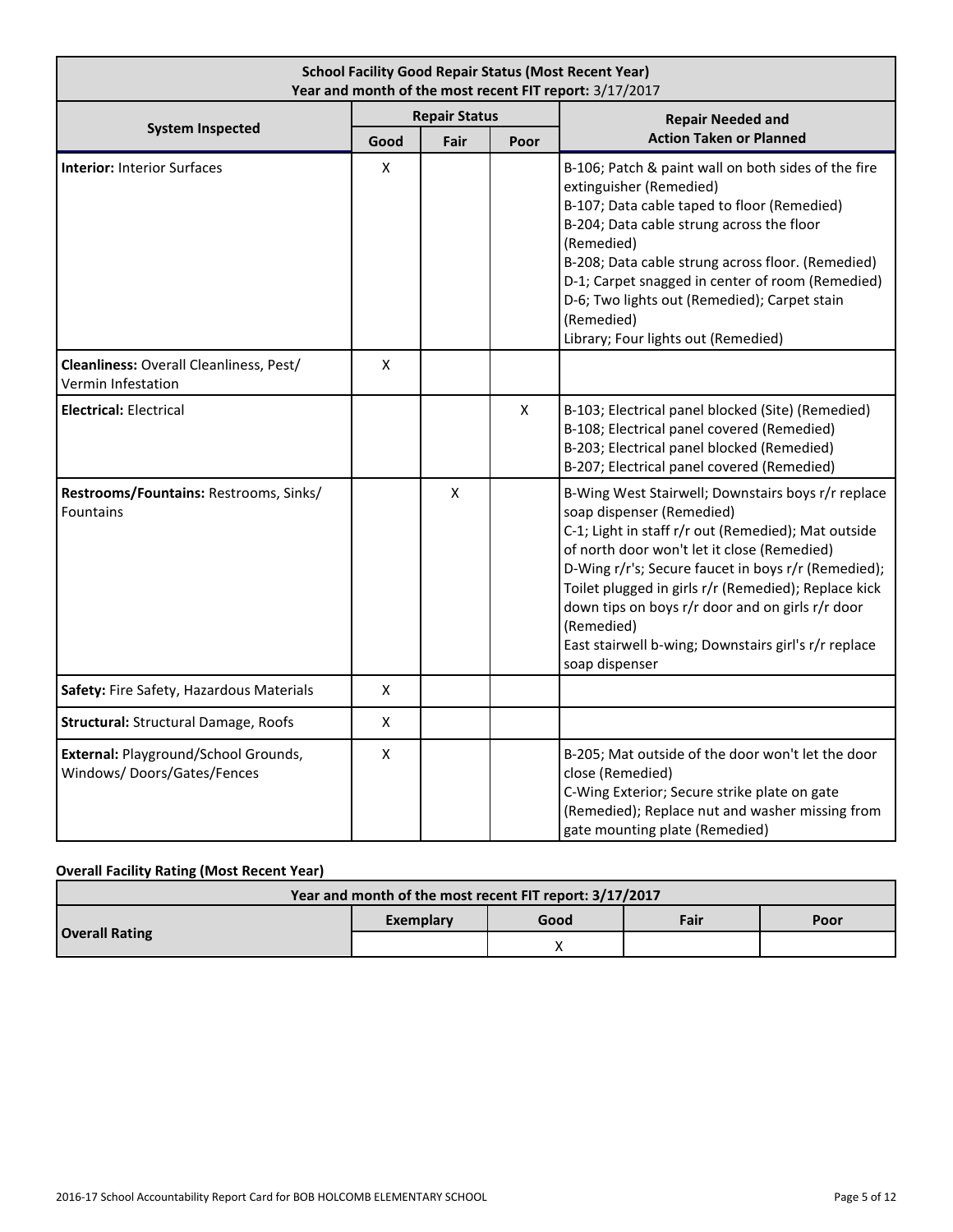# **B. Pupil Outcomes**

# **State Priority: Pupil Achievement**

The SARC provides the following information relevant to the State priority: Pupil Achievement (Priority 4):

- **Statewide assessments** (i.e., California Assessment of Student Performance and Progress [CAASPP] System, which includes the Smarter Balanced Summative Assessments for students in the general education population and the California Alternate Assessments [CAAs] for English language arts/literacy [ELA] and mathematics given in grades three through eight and grade eleven. Only eligible students may participate in the administration of the CAAs. CAAs items are aligned with alternate achievement standards, which are linked with the Common Core State Standards [CCSS] for students with the most significant cognitive disabilities); and
- The percentage of students who have successfully completed courses that satisfy the requirements for entrance to the University of California and the California State University, or career technical education sequences or programs of study.

# **CAASPP Test Results in English Language Arts/Literacy (ELA) and Mathematics for All Students Grades Three through Eight and Grade Eleven**

|                                                                      | Percent of Students Meeting or Exceeding the State Standards<br>$\left(\text{grades }3 - 8 \text{ and } 11\right)$ |               |         |                 |              |         |  |
|----------------------------------------------------------------------|--------------------------------------------------------------------------------------------------------------------|---------------|---------|-----------------|--------------|---------|--|
| <b>Subject</b>                                                       |                                                                                                                    | <b>School</b> |         | <b>District</b> | <b>State</b> |         |  |
|                                                                      | 2015-16                                                                                                            | 2016-17       | 2015-16 | 2016-17         | 2015-16      | 2016-17 |  |
| <b>English Language Arts/Literacy</b><br>$\sqrt{grades}$ 3-8 and 11) | 20                                                                                                                 | 32            | 33      | 35              | 48           | 48      |  |
| <b>Mathematics</b><br>$\sqrt{\frac{1}{2}}$ (grades 3-8 and 11)       | 13                                                                                                                 | 21            | 20      | 22              | 36           | 37      |  |

Note: Percentages are not calculated when the number of students tested is ten or less, either because the number of students in this category is too small for statistical accuracy or to protect student privacy.

# **CAASPP Test Results in ELA by Student Group**

**Grades Three through Eight and Grade Eleven (School Year 2016-17)**

| <b>Student Group</b>                   | <b>Total</b><br><b>Enrollment</b> | <b>Number</b><br><b>Tested</b> | Percent<br><b>Tested</b> | Percent<br><b>Met or Exceeded</b> |
|----------------------------------------|-----------------------------------|--------------------------------|--------------------------|-----------------------------------|
| <b>All Students</b>                    | 311                               | 308                            | 99.04                    | 32.14                             |
| <b>Male</b>                            | 162                               | 160                            | 98.77                    | 32.5                              |
| Female                                 | 149                               | 148                            | 99.33                    | 31.76                             |
| <b>Black or African American</b>       | 57                                | 56                             | 98.25                    | 32.14                             |
| American Indian or Alaska Native       | $\overline{\phantom{a}}$          | $\qquad \qquad -$              | $-$                      | $-$                               |
| Asian                                  | --                                | --                             | --                       | --                                |
| <b>Filipino</b>                        | --                                | --                             | --                       |                                   |
| <b>Hispanic or Latino</b>              | 188                               | 186                            | 98.94                    | 29.57                             |
| Native Hawaiian or Pacific Islander    | --                                | $\qquad \qquad -$              | $\overline{\phantom{m}}$ |                                   |
| White                                  | 27                                | 27                             | 100                      | 44.44                             |
| <b>Two or More Races</b>               | 11                                | 11                             | 100                      | 36.36                             |
| <b>Socioeconomically Disadvantaged</b> | 271                               | 268                            | 98.89                    | 29.85                             |
| <b>English Learners</b>                | 71                                | 69                             | 97.18                    | 26.09                             |
| <b>Students with Disabilities</b>      | 23                                | 23                             | 100                      | 8.7                               |
| <b>Foster Youth</b>                    | --                                | $-$                            | --                       | --                                |

Note: ELA test results include the Smarter Balanced Summative Assessment and the CAA. The "Percent Met or Exceeded" is calculated by taking the total number of students who met or exceeded the standard on the Smarter Balanced Summative Assessment plus the total number of students who met the standard (i.e., achieved Level 3–Alternate) on the CAAs divided by the total number of students who participated in both assessments.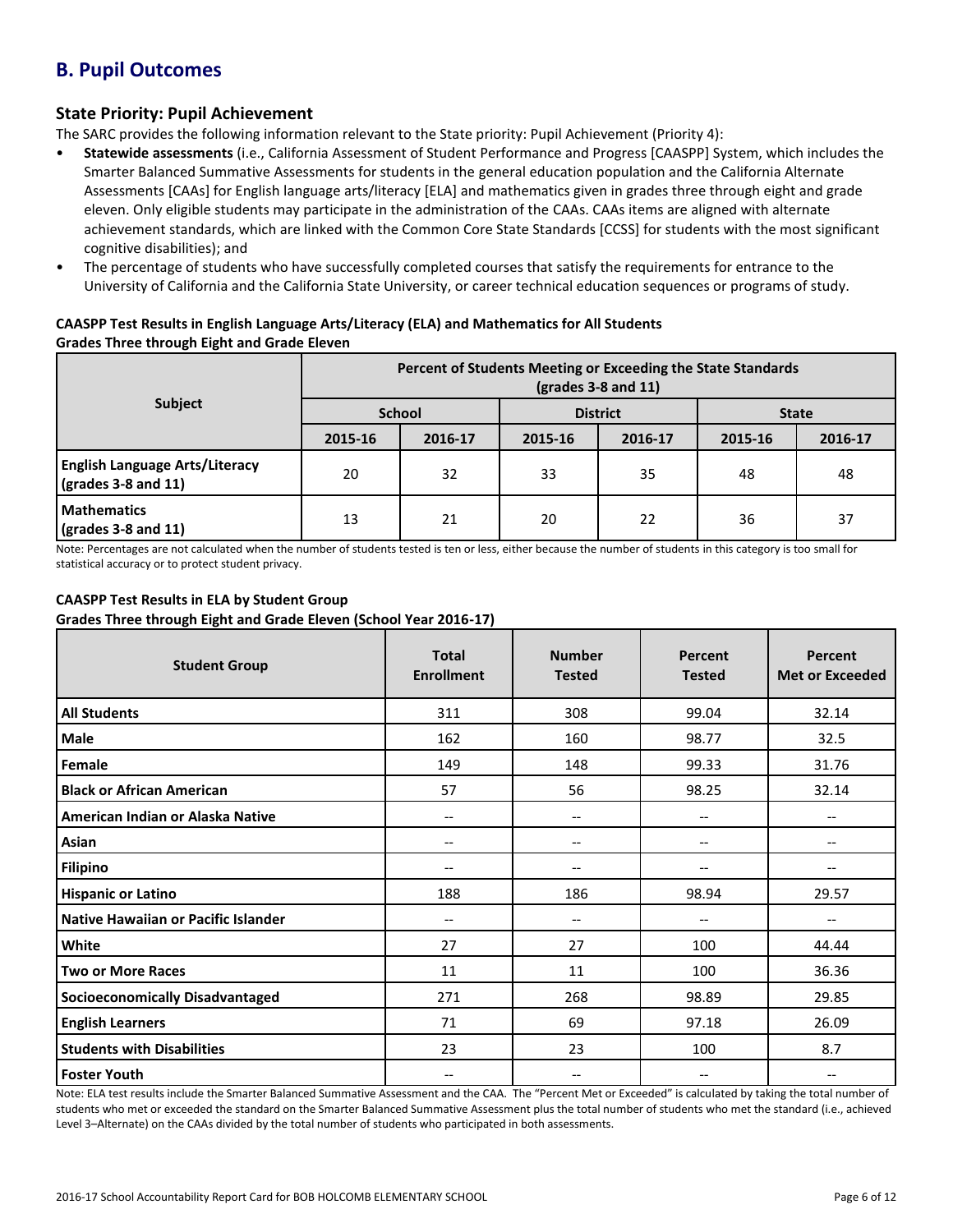Note: Double dashes (--) appear in the table when the number of students is ten or less, either because the number of students in this category is too small for statistical accuracy or to protect student privacy.

Note: The number of students tested includes all students who participated in the test whether they received a score or not; however, the number of students tested is not the number that was used to calculate the achievement level percentages. The achievement level percentages are calculated using only students who received scores.

| <b>Student Group</b>                   | <b>Total</b><br><b>Enrollment</b> | <b>Number</b><br><b>Tested</b> | Percent<br><b>Tested</b> | Percent<br><b>Met or Exceeded</b> |  |  |  |  |
|----------------------------------------|-----------------------------------|--------------------------------|--------------------------|-----------------------------------|--|--|--|--|
| <b>All Students</b>                    | 312                               | 310                            | 99.36                    | 20.97                             |  |  |  |  |
| Male                                   | 163                               | 161                            | 98.77                    | 25.47                             |  |  |  |  |
| Female                                 | 149                               | 149                            | 100                      | 16.11                             |  |  |  |  |
| <b>Black or African American</b>       | 57                                | 56                             | 98.25                    | 14.29                             |  |  |  |  |
| American Indian or Alaska Native       | --                                | --                             |                          | --                                |  |  |  |  |
| Asian                                  | --                                | $\overline{\phantom{a}}$       | $\qquad \qquad -$        | --                                |  |  |  |  |
| <b>Filipino</b>                        | $-$                               | --                             | --                       | --                                |  |  |  |  |
| <b>Hispanic or Latino</b>              | 189                               | 188                            | 99.47                    | 22.34                             |  |  |  |  |
| Native Hawaiian or Pacific Islander    | $-$                               | --                             |                          | $-$                               |  |  |  |  |
| White                                  | 27                                | 27                             | 100                      | 18.52                             |  |  |  |  |
| <b>Two or More Races</b>               | 11                                | 11                             | 100                      | 18.18                             |  |  |  |  |
| <b>Socioeconomically Disadvantaged</b> | 272                               | 270                            | 99.26                    | 20                                |  |  |  |  |
| <b>English Learners</b>                | 72                                | 71                             | 98.61                    | 22.54                             |  |  |  |  |
| <b>Students with Disabilities</b>      | 24                                | 24                             | 100                      | 4.17                              |  |  |  |  |
| <b>Foster Youth</b>                    | --                                | --                             |                          | --                                |  |  |  |  |

# **CAASPP Test Results in Mathematics by Student Group Grades Three through Eight and Grade Eleven (School Year 2016-17)**

Note: Mathematics test results include the Smarter Balanced Summative Assessment and the CAA. The "Percent Met or Exceeded" is calculated by taking the total number of students who met or exceeded the standard on the Smarter Balanced Summative Assessment plus the total number of students who met the standard (i.e., achieved Level 3–Alternate) on the CAAs divided by the total number of students who participated in both assessments.

Note: Double dashes (--) appear in the table when the number of students is ten or less, either because the number of students in this category is too small for statistical accuracy or to protect student privacy.

Note: The number of students tested includes all students who participated in the test whether they received a score or not; however, the number of students tested is not the number that was used to calculate the achievement level percentages. The achievement level percentages are calculated using only students who received scores.

# **CAASPP Test Results in Science for All Students**

**Grades Five, Eight, and Ten**

|                               | Percent of Students Scoring at Proficient or Advanced |               |         |                 |              |         |  |  |  |
|-------------------------------|-------------------------------------------------------|---------------|---------|-----------------|--------------|---------|--|--|--|
| <b>Subject</b>                |                                                       | <b>School</b> |         | <b>District</b> | <b>State</b> |         |  |  |  |
|                               | 2014-15                                               | 2015-16       | 2014-15 | 2015-16         | 2014-15      | 2015-16 |  |  |  |
| Science (grades 5, 8, and 10) | 38                                                    | 25            | 41      | 38              | 56           | 54      |  |  |  |

Note: Science test results include California Standards Tests (CSTs), California Modified Assessment (CMA), and California Alternate Performance Assessment (CAPA) in grades five, eight, and ten.

Note: Scores are not shown when the number of students tested is ten or less, either because the number of students in this category is too small for statistical accuracy or to protect student privacy.

Note: The 2016-17 data are not available. The California Department of Education is developing a new science assessment based on the Next Generation Science Standards for California Public Schools (CA NGSS). The new California Science Test (CAST) was piloted in spring 2017. The CST and CMA for Science will no longer be administered.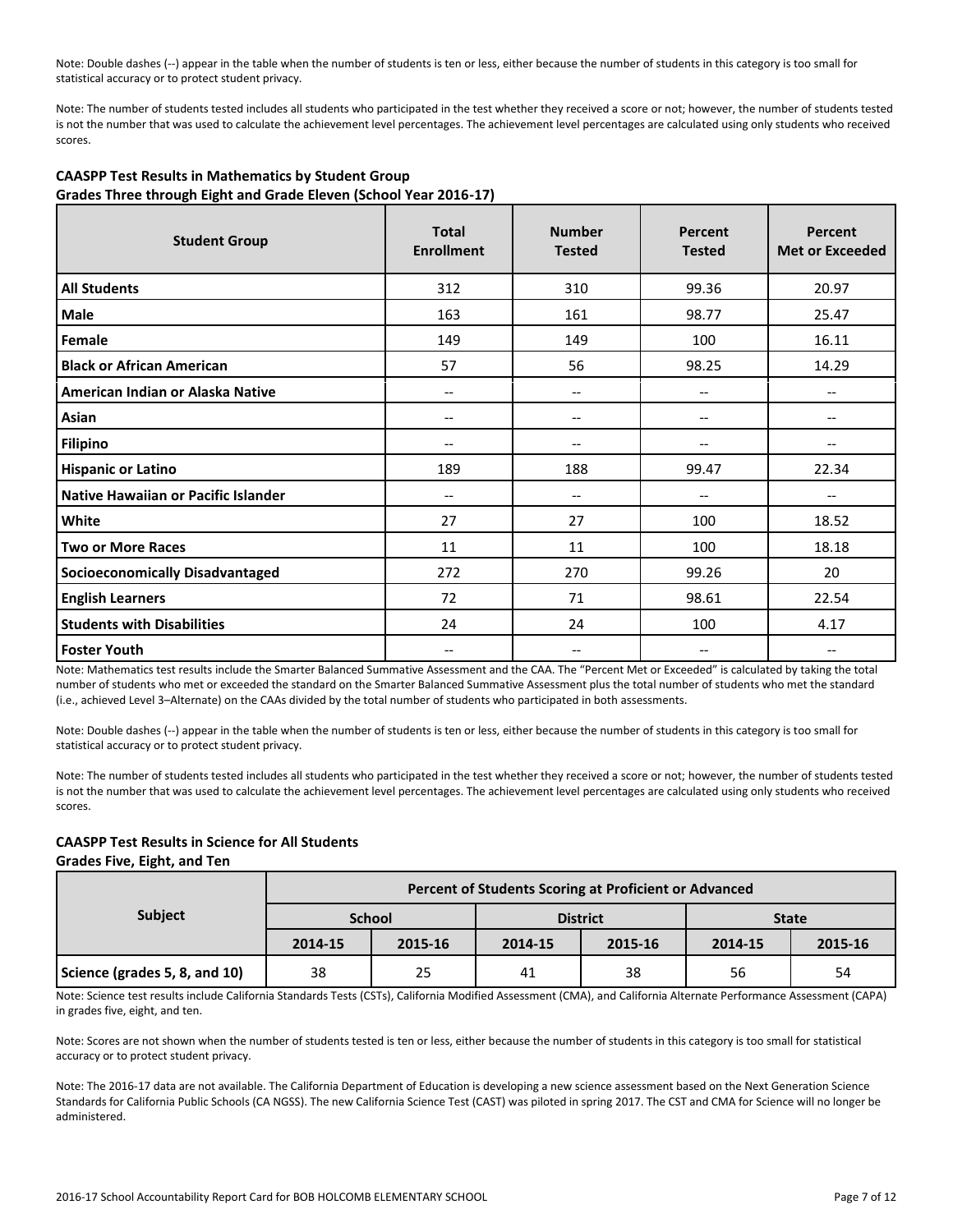# **State Priority: Other Pupil Outcomes**

The SARC provides the following information relevant to the State priority: Other Pupil Outcomes (Priority 8):

Pupil outcomes in the subject areas of physical education.

# **California Physical Fitness Test Results (School Year 2016-17)**

| Grade | <b>Percent of Students Meeting Fitness Standards</b> |                              |                             |  |  |  |
|-------|------------------------------------------------------|------------------------------|-----------------------------|--|--|--|
| Level | <b>Four of Six Standards</b>                         | <b>Five of Six Standards</b> | <b>Six of Six Standards</b> |  |  |  |
|       | 22.2                                                 | 19.8                         | 39.5                        |  |  |  |

Note: Percentages are not calculated when the number of students tested is ten or less, either because the number of students in this category is too small for statistical accuracy or to protect student privacy.

# **C. Engagement**

# **State Priority: Parental Involvement**

The SARC provides the following information relevant to the State priority: Parental Involvement (Priority 3):

• Efforts the school district makes to seek parent input in making decisions for the school district and each schoolsite.

# **Opportunities for Parental Involvement (School Year 2017-18)**

Each school provides multiple options for parents to participate in the educational process. Opportunities vary from site to site but include parent centers, parent education programs, Parent Teacher Association (PTA), School Site Council (SSC), English Learners Advisory Committee (ELAC), Gifted and Talented Education (GATE) Advisory Committee, African American Parent Advisory Council (AAPAC), homework hotlines, auto-callers, parent conferences, family curricular theme nights, parent training and education, classroom and playground volunteers, and leadership opportunities for parents. For more information about these and other opportunities, please contact the school.

At the district level, parents can participate in the District Advisory Committee (DAC), District English Learners Advisory Committee (DELAC), District African American Advisory Council (DAAAC), and a variety of short-term, solution-oriented focus groups and advisory committees. Additionally, a Family Resource Center is available from the hours of 8:00 AM -4:30 PM. Goals of the Family Resource Center include increased home/school communication, increased access to district-level parent and family training opportunities, and increased access to family involvement resources for district schools.

Parent Outreach Contacts:

 Family Resource Center 1525 W. Highland Ave. San Bernardino, California 92411 909-880-4057 Hours: 8:00 AM - 4:30 PM, M-F

- Aldo Ramirez, Family Engagement Director 909-880-4057, aldo.ramirez@sbcusd.k12.ca.us
- Travon Martin, Community Relations Worker II
- 909-891-1018, travon.martin@sbcusd.k12.ca.us
- Emily Valdez, Parent Outreach Worker 909-880-4057, emily.valdez@sbcusd.k12.ca.u
- Talice Ostrinski, Homeless Facilitator 909-880-4057, talice.ostrinski@sbcusd.k12.ca.us
- Vicki Lee, Homeless Liaison

909-880-4057, vicki.lee@sbcusd.k12.ca.us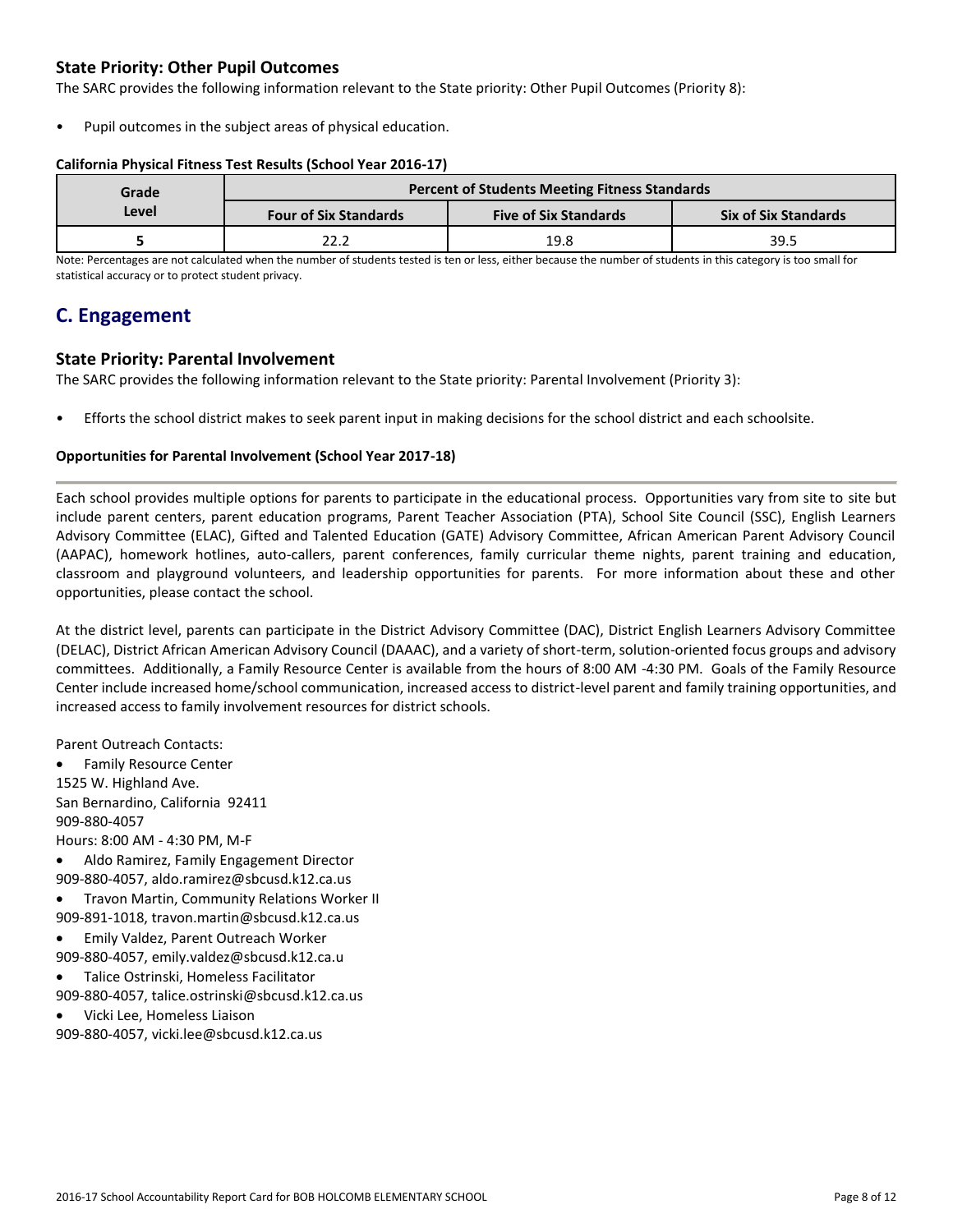# **State Priority: School Climate**

The SARC provides the following information relevant to the State priority: School Climate (Priority 6):

- Pupil suspension rates;
- Pupil expulsion rates; and
- Other local measures on the sense of safety.

## **Suspensions and Expulsions**

|                    | <b>School</b> |         |         | <b>District</b> |         |         | <b>State</b> |         |         |
|--------------------|---------------|---------|---------|-----------------|---------|---------|--------------|---------|---------|
| Rate               | 2014-15       | 2015-16 | 2016-17 | 2014-15         | 2015-16 | 2016-17 | 2014-15      | 2015-16 | 2016-17 |
| <b>Suspensions</b> | 11<br>ᆠᆞᆠ     | 0.7     | 0.7     | 6.2             | 5.8     | 5.6     | 3.8          | 3.7     | 3.6     |
| <b>Expulsions</b>  | 0.0           | 0.0     | 0.0     | 0.3             | 0.2     | 0.2     | 0.1          | 0.1     | 0.1     |

# **School Safety Plan (School Year 2017-18)**

Date of Last Review/Update: November 30, 2017 Date Last Reviewed with Faculty: January 16, 2018

Every student and teacher has the right to attend a school free from physical and psychological harm. To help schools achieve these vital goals, the State of California has mandated that each K-12 school develop a comprehensive school safety plan. Reviewed annually, a school's safety plan is the result of a systematic planning process in cooperation with local public safety agencies, community leaders, parents, pupils, teachers, administrators, and other persons interested in the prevention of campus crime and violence. Each school's safety plan addresses the following key areas: preparedness, mitigation and prevention, response and recovery.

In close cooperation with the California Schools Risk Management (Joint-Powers Authority), local police and fire departments, the district's Office of Safety and Emergency Management conducts periodic safety inspections of district sites and provides correction reports to site administrators. A follow-up system is in place to ensure timely compliance and correction of discrepancies.

School sites also conduct scheduled drills for anticipated emergency situations (such as fires, earthquakes and lockdowns) to prepare students, staff, and other stakeholders how to appropriately respond to those emergencies. The district follows California's mandated Standardized Emergency Management System (SEMS) and the National Incident Management System (NIMS) for emergency management. The Office of Safety and Emergency Management is also tasked with coordinating the response and recovery of emergencies or other disasters affecting the SBCUSD.

# **D. Other SARC Information**

The information in this section is required to be in the SARC but is not included in the state priorities for LCFF.

## **Federal Intervention Program (School Year 2017-18)**

| <b>Indicator</b>                                    | <b>School</b> | <b>District</b> |
|-----------------------------------------------------|---------------|-----------------|
| <b>Program Improvement Status</b>                   | Not in PI     | $In$ PI         |
| <b>First Year of Program Improvement</b>            |               | 2004-2005       |
| Year in Program Improvement*                        |               | Year 3          |
| Number of Schools Currently in Program Improvement  | N/A           | 61              |
| Percent of Schools Currently in Program Improvement | N/A           | 73.5            |

Note: Cells with N/A values do not require data.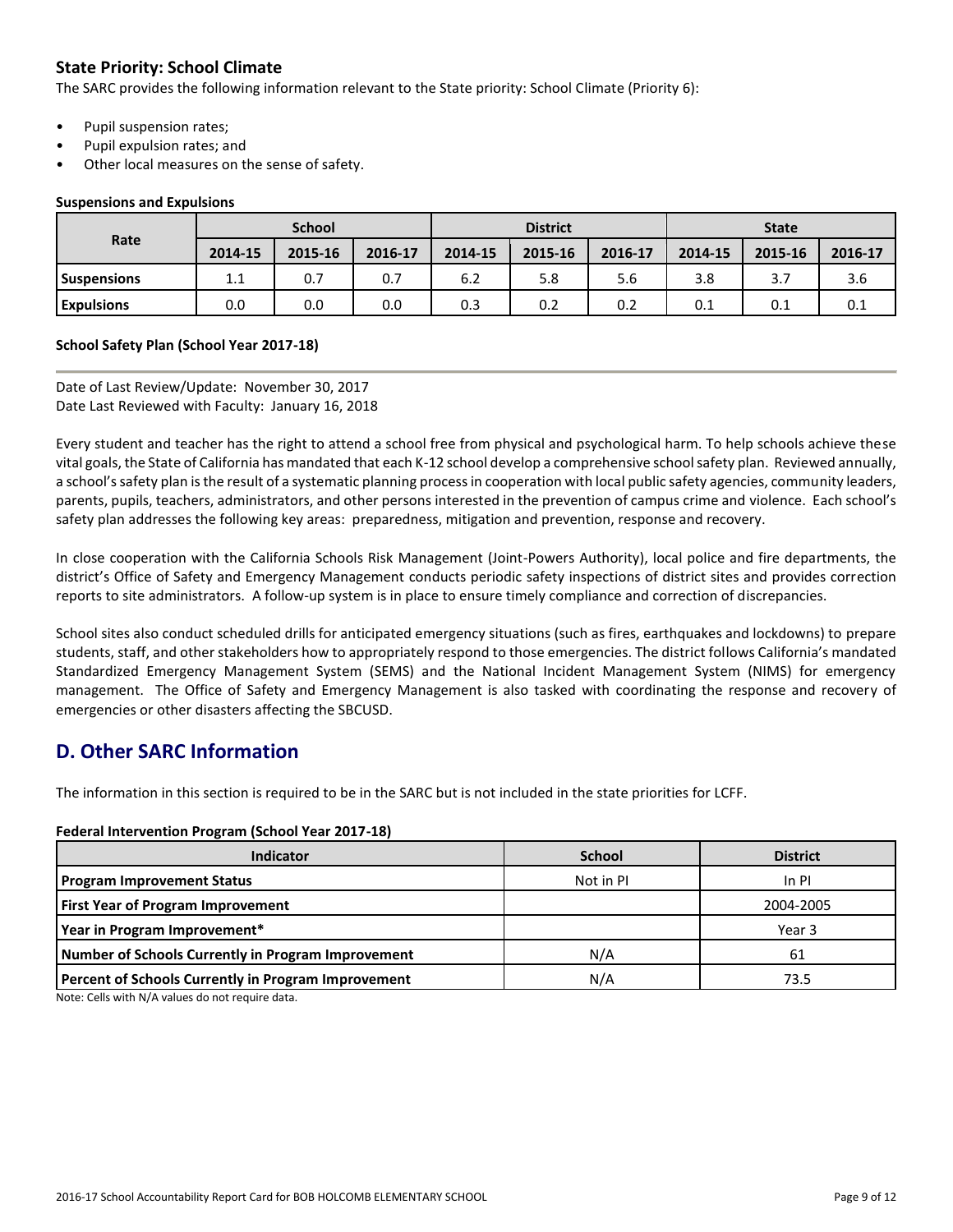# **Average Class Size and Class Size Distribution (Elementary)**

|                         |                             | . .<br>2015-16<br>2014-15<br>2016-17 |                          |                |                             |                |                          |       |                             |                |                          |       |
|-------------------------|-----------------------------|--------------------------------------|--------------------------|----------------|-----------------------------|----------------|--------------------------|-------|-----------------------------|----------------|--------------------------|-------|
| Grade                   | Avg.                        |                                      | <b>Number of Classes</b> |                | Avg.                        |                | <b>Number of Classes</b> |       | Avg.                        |                | <b>Number of Classes</b> |       |
| Level                   | <b>Class</b><br><b>Size</b> | $1 - 20$                             | $21 - 32$                | $33+$          | <b>Class</b><br><b>Size</b> | $1 - 20$       | $21 - 32$                | $33+$ | <b>Class</b><br><b>Size</b> | $1 - 20$       | $21 - 32$                | $33+$ |
| К                       | 24                          | $\mathbf{1}$                         | $\overline{2}$           |                | 23                          | $\overline{2}$ | 4                        |       | 19                          | $\overline{2}$ | 4                        |       |
| $\mathbf{1}$            | 28                          |                                      | 3                        |                | 23                          |                | 3                        |       | 24                          |                | 4                        |       |
| $\overline{2}$          | 28                          |                                      | $\overline{2}$           |                | 25                          |                | 4                        |       | 24                          |                | 3                        |       |
| $\overline{\mathbf{3}}$ | 26                          |                                      | 3                        |                | 21                          | 2              | $\mathbf{1}$             |       | 24                          |                | 4                        |       |
| 4                       | 33                          |                                      | 1                        | $\mathbf{1}$   | 33                          |                | 1                        | 1     | 28                          |                | $\overline{2}$           |       |
| 5                       | 34                          |                                      |                          | $\overline{2}$ | 30                          |                | 3                        |       | 30                          |                | $\overline{2}$           |       |
| 6                       | 33                          |                                      |                          | 2              | 32                          |                | $\overline{2}$           |       | 34                          |                |                          | 2     |

Number of classes indicates how many classes fall into each size category (a range of total students per class).

# **Academic Counselors and Other Support Staff (School Year 2016-17)**

| <b>Title</b>                                               | <b>Number of FTE</b><br><b>Assigned to School</b> | <b>Average Number of Students per</b><br><b>Academic Counselor</b> |
|------------------------------------------------------------|---------------------------------------------------|--------------------------------------------------------------------|
| <b>Academic Counselor</b>                                  | 1.0                                               | 590                                                                |
| <b>Counselor (Social/Behavioral or Career Development)</b> |                                                   | N/A                                                                |
| Library Media Teacher (Librarian)                          |                                                   | N/A                                                                |
| Library Media Services Staff (Paraprofessional)            | 0.4                                               | N/A                                                                |
| Psychologist                                               | 0.5                                               | N/A                                                                |
| <b>Social Worker</b>                                       |                                                   | N/A                                                                |
| <b>Nurse</b>                                               | 0.3                                               | N/A                                                                |
| <b>Speech/Language/Hearing Specialist</b>                  | 0.5                                               | N/A                                                                |
| <b>Resource Specialist</b>                                 |                                                   | N/A                                                                |
| Other                                                      | 3.0                                               | N/A                                                                |

Note: Cells with N/A values do not require data.

\*One Full Time Equivalent (FTE) equals one staff member working full time; one FTE could also represent two staff members who each work 50 percent of full time.

# **Expenditures per Pupil and School Site Teacher Salaries (Fiscal Year 2015-16)**

|                                                     | <b>Expenditures Per Pupil</b> | Average                            |                               |                                 |  |
|-----------------------------------------------------|-------------------------------|------------------------------------|-------------------------------|---------------------------------|--|
| Level                                               | <b>Total</b>                  | Supplemental/<br><b>Restricted</b> | Basic/<br><b>Unrestricted</b> | <b>Teacher</b><br><b>Salary</b> |  |
| l School Site                                       | \$5,647                       | \$215                              | \$5,433                       | \$79,088                        |  |
| <b>District</b>                                     | N/A                           | N/A                                | \$8,466                       | \$78,962                        |  |
| <b>Percent Difference: School Site and District</b> | N/A                           | N/A                                | $-43.6$                       | 0.2                             |  |
| <b>State</b>                                        | N/A                           | N/A                                | \$6,574                       | \$79,228                        |  |
| <b>Percent Difference: School Site and State</b>    | N/A                           | N/A                                | $-19.0$                       | $-0.2$                          |  |

Note: Cells with N/A values do not require data.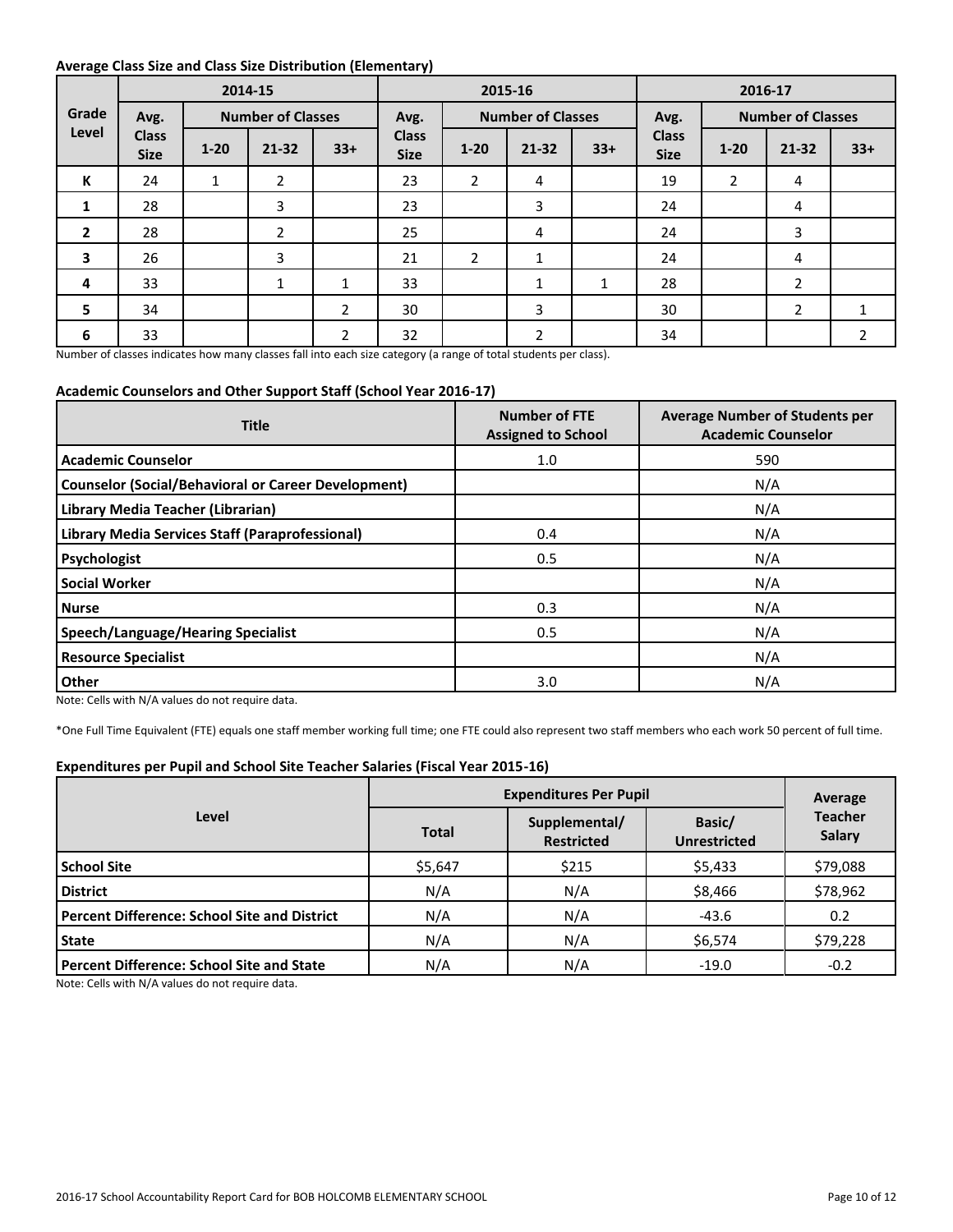# **Types of Services Funded (Fiscal Year 2016-17)**

The common goal of all categorically funded programs in the San Bernardino City Unified School District (SBCUSD) is to ensure that all students--including English learners, educationally disadvantaged pupils, African American, Hispanic English only, gifted and talented pupils, and pupils with exceptional needs--attain mastery of state and local standards.

The educational program at each site is based on an improvement planning process that includes such members of the school community as the principal, teachers, support staff, parents, and students (at the secondary level). These stakeholders form an organizational unit called the School Site Council (SSC). The SSC develops and annually revises a plan called the Single Plan for Student Achievement (SPSA). The SPSA, based on self-study and collaboration, ensures that all of the resources available to the school are coordinated and focused on providing a high-quality educational program in which all students can achieve success.

Some students have difficulty mastering academic state and local content standards. They may be at risk of not meeting graduation requirements. For these students, categorical program funds are provided. Categorical funds are supplemental educational dollars used for supports that augment the core instructional program and increase the academic success of these students. Categorical funds provide items such as additional personnel time, staff development opportunities, supplemental student materials, and other specialized services, equipment, and supplies.

Categorical programs commonly found at SBCUSD sites are:

- Every Student Succeeds Act (ESSA) Title I, Part A
- Local Control Funding Formula (LCFF)

Additionally, categorical programs have been established at the district level to provide important services and instructional support that help increase student success. Categorical funds in this category support District efforts in the areas of:

- Vocational Education Basic Grant Award (Voc Ed) Carl D. Perkins Career and Technical Education Improvement Act of 2006
- ESSA Title II, Part A Supporting Effective Instruction
- ESSA Title III, Part A Language Instruction for English Learners (EL) and Language Instruction for Immigrant Students

# Program Improvement

Beginning in the 2017–18 School Year (SY), LEAs and schools will no longer be identified for Program Improvement (PI) or be required to implement specific PI-related activities. In addition, LEAs will not be required to set aside any PI reservations for the 2017–18 SY. LEAs and schools previously identified for PI are encouraged to use evidence-based interventions, which may include alternative supports that are designed to improve the academic achievement of socioeconomically disadvantaged students.

## Alternative Supports

For the 2017–18 SY, LEAs will not be required to set aside a reasonable amount of Title I, Part A funds for alternative supports. LEAs are encouraged to use evidence-based interventions that are reasonable, necessary, and consistent with Title I, Part A of the ESSA.

#### **Teacher and Administrative Salaries (Fiscal Year 2015-16)**

| Category                                      | <b>District Amount</b> | <b>State Average for Districts In Same Category</b> |
|-----------------------------------------------|------------------------|-----------------------------------------------------|
| <b>Beginning Teacher Salary</b>               | \$49,150               | \$47,808                                            |
| <b>Mid-Range Teacher Salary</b>               | \$76,169               | \$73,555                                            |
| <b>Highest Teacher Salary</b>                 | \$94,173               | \$95,850                                            |
| <b>Average Principal Salary (Elementary)</b>  | \$120,897              | \$120,448                                           |
| <b>Average Principal Salary (Middle)</b>      | \$130,625              | \$125,592                                           |
| <b>Average Principal Salary (High)</b>        | \$144,855              | \$138,175                                           |
| <b>Superintendent Salary</b>                  | \$294,302              | \$264,457                                           |
| <b>Percent of Budget for Teacher Salaries</b> | 34%                    | 35%                                                 |
| Percent of Budget for Administrative Salaries | 4%                     | 5%                                                  |

For detailed information on salaries, see the CDE Certificated Salaries & Benefits Web page a[t http://www.cde.ca.gov/ds/fd/cs/.](http://www.cde.ca.gov/ds/fd/cs/)